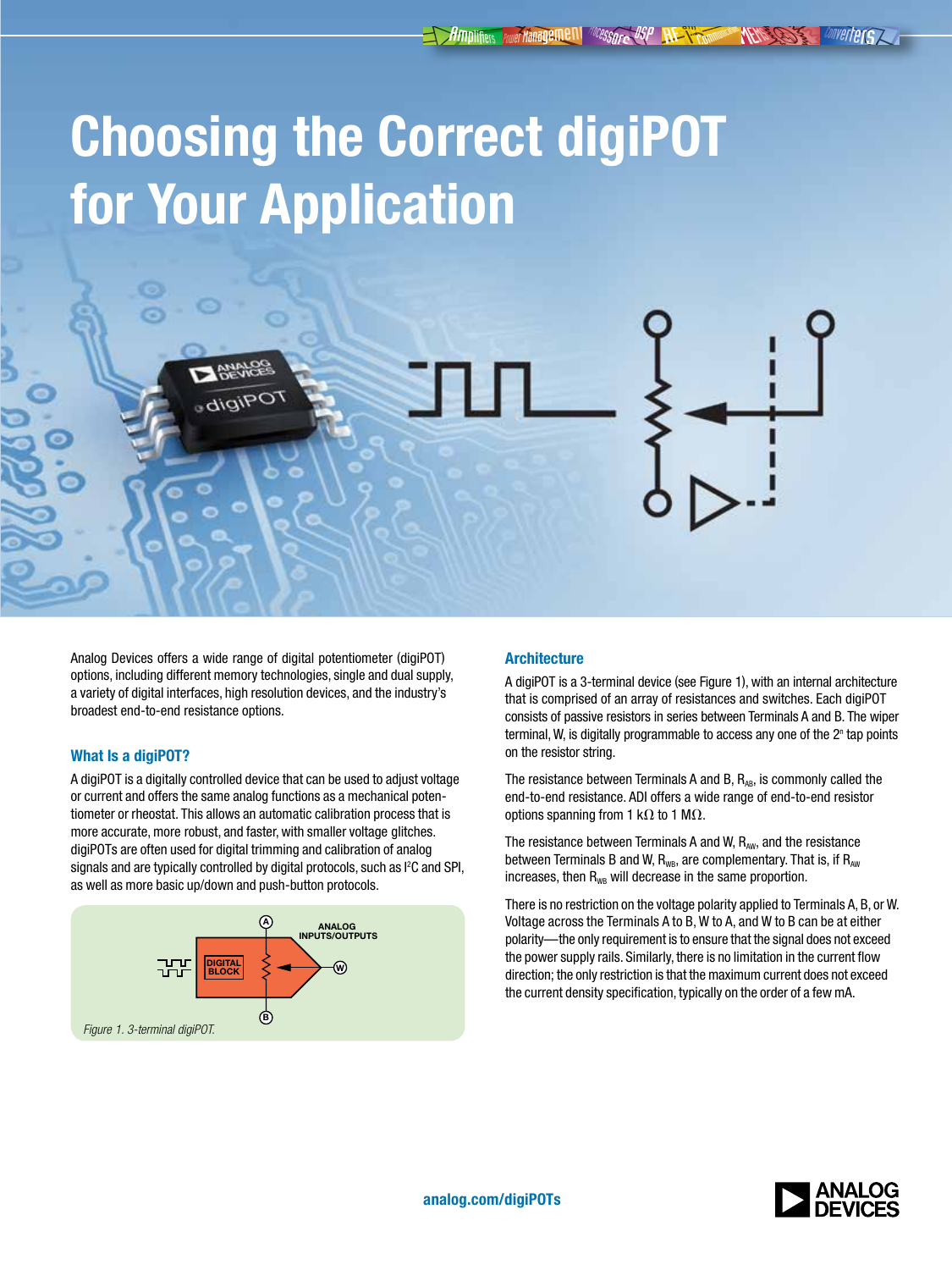## Which digiPOT to Use?

When choosing the correct digital potentiometer for your application. the key parameters to consider are

- I. Resistor configuration
- II. Digital interface

V. End-to-end resistance VI. Resolution

- III. Internal memory
- IV. Supply voltage
- VII. Performance VIII. Package

# I. Resistor Configuration

A digiPOT can be configured as a potentiometer or as a rheostat.

#### Potentiometer Mode

In this configuration, there are three terminals available: A, B, and W (see Figure 2).

The digiPOT operates as a voltage divider, and the wiper terminal voltage is proportional to the voltage applied between the A and B terminals and the resistance at  $R_{AW}$  and  $R_{WB}$ .

In Figure 3, a reference voltage is connected to Terminal A, and Terminal B is grounded. The voltage at the wiper pin can be calculated as

$$
V_{OUT} = \frac{CODE}{2^n} \times V_{REF}
$$

## *Typical Applications*

- DAC
- LCD  $V_{COM}$  adjustment
- Analog signal attenuation



#### Rheostat Mode

The digiPOT can operate as a digitally controlled rheostat where only two terminals are used. The unused terminal can be left floating or tied to the W terminal, as shown in Figure 4.

The nominal end-to-end resistance  $(R_{AB})$  of the digiPOT has  $2^n$  contact points accessible by the wiper terminal, and the resulting resistance can be measured either across the wiper and B terminals  $(R_{WR})$  or across the wiper and A terminals  $(R_{\text{aw}})$ .

The minimum wiper resistance is at the wiper's first connection at the B terminal for zero scale. This B terminal connection has a minimum wiper contact resistance,  $R_w$ , of typically 70  $\Omega$ .

The rheostat resistance can be calculated by

$$
R_{\scriptscriptstyle AW} = \frac{2^n - \text{CODE}}{2^n} \times R_{\scriptscriptstyle AB} + R_{\scriptscriptstyle W} \quad \text{or} \quad R_{\scriptscriptstyle WB} = \frac{\text{CODE}}{2^n} \times R_{\scriptscriptstyle AB} + R_{\scriptscriptstyle W}
$$

#### *Typical Applications*

- Wheatstone bridge calibration
- Op amp gain control (see Figure 5)
- Analog filter tuning



## II. Digital Interface

ADI's large digiPOT portfolio supports a wide range of digital interfaces:

- SPI—ADI offers SPI-compatible interfaces that can be operated at speeds up to 50 MHz clock rate.
- I<sup>2</sup>C—ADI offers I<sup>2</sup>C-compatible interfaces that support standard and fast mode, up to a 400 kHz clock rate. Address pins are typically available, which allow the user to configure the slave address so that multiple devices can be operated on the same bus.
- Push-Button—the user can interact directly with the system by just adding two push-button switches. Press the UP button to increment the resistance and DOWN to decrement resistance (see Figure 6).
- Up/Down—this is a simple interface, which can be operated by any host controller or discrete logic or manually with a rotary encoder or push buttons. With a single edge, resistance can be increased or decreased.



## III. Internal Memory

ADI's wide portfolio supports four different options of integrated memory, allowing the user the flexibility to select the ideal digiPOT for the end application. Internal memory allows the user to set the wiper's power-on reset (POR) position to a user programmed value. The wiper position can be reprogrammed multiple times but always returns to the programmed position on power-up. This function is ideal for calibration or for applications that require a fast power-on time.

- Volatile memory only: digiPOT typically powers up to midscale.
- One-time programmable (OTP): allows user to program the wiper power-up position once—ideal for factory calibration.
- Multitime programmable (MTP): ADI has product offerings that support  $2\times$ , 20 $\times$ , or 50 $\times$  programmable wiper memory.
- EEPROM: ADI's integrated EEPROM offers endurance up to 1M programming cycles and data retention of 50 years at 125°C.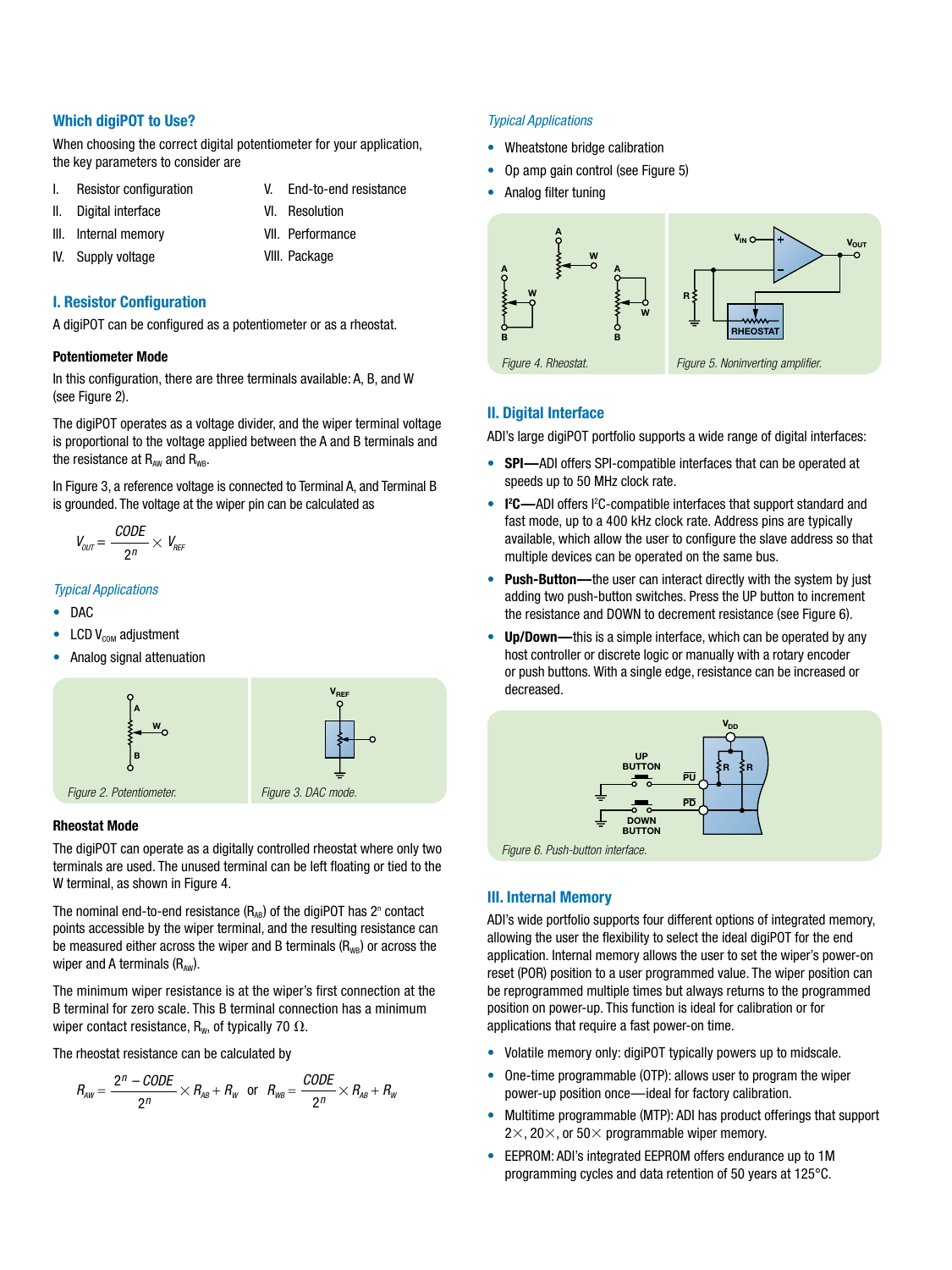# IV. Supply Voltage

Before selecting a digiport for an application, it is important to understand the maximum signal voltage that will be applied to the A, B, or W terminals. The positive,  $V_{DD}$ , and negative,  $V_{SS}$  (or GND for a unipolar digiPOT), power supplies define the voltage signal boundary conditions. Signals that exceed  $V_{\text{DD}}$  or  $V_{\text{SS}}$  are typically clamped by internal forwardbiased diodes.

ADI's large portfolio supports a wide range of supply options:

- Single supply: 2.3 V to 33 V (see Figure 7)
- Dual supply:  $\pm 2.25$  V to  $\pm 16.5$  V (see Figure 8)



## V. End-to-End Resistance

ADI offers a wide range of end-to-end resistor options, from 1 k $\Omega$  to 1 M $\Omega$ . This simplifies the task of achieving the optimum impedance, power dissipation, bandwidth, and noise performance combination.

# VI. Resolution

ADI has offerings ranging from 5-bit to 10-bit resolution offering LSB step sizes as low as 4  $\Omega$ . If more resolution is required, then a cascade, serial, or parallel combination of digiPOTs can be implemented (see Table 1).

## Table 1. Quick Reference Resistance Options



## VII. Key Performance Parameters

Resistor Tolerance Error—digiPOT resistor tolerance error is the absolute end-to-end resistance error. This error is typically  $\pm 20\%$  and can be a critical parameter if matching to an external discrete resistor or sensor in an open-loop application.

#### *Reducing the Impact of Resistor Tolerance Error*

- ADI offers digiPOTs, for example, the [AD5272](http://www.analog.com/AD5272) and [AD5292](http://www.analog.com/AD5292), with industry-leading maximum  $\pm 1$ % variable resistor performance. These devices enable designers to digitally program accurate resistor values, simplifying the process of determining the system error budget (see Figure 9).
- Low resistor tolerance, for example, the  $AD5110$ , with a  $\pm 1\%$  typical and  $\pm 8$ % maximum resistor tolerance.
- Products such as the [AD5259](http://www.analog.com/AD5259) and [AD5235](http://www.analog.com/AD5235) have the resistor tolerance error stored in the EEPROM memory. This allows the user to calculate the actual end-to-end resistance to an accuracy of 0.01%.
- The new patented linear gain setting mode allows controlling the potentiometer as two independent rheostats,  $R_{AW}$  and  $R_{WR}$ , connected in a single point, W terminal (see Figure 10). This mode is ideal in equations where the output depends on the ratio of two resistors,  $G = R1/R2$ , for example, in an inverting amplifier. This mode can be found in the [AD5141,](http://www.analog.com/AD5141) offering a maximum ratio error below  $\pm 1\%$ .





digiPOT Temperature Coefficient—ADI's digiPOTs leverage proprietary thin film resistor technology, leading to the lowest temperature coefficient performance available on the market (for example, [AD5292](http://www.analog.com/AD5292)):

- 5 ppm/°C in potentiometer mode
- 35 ppm/°C in rheostat mode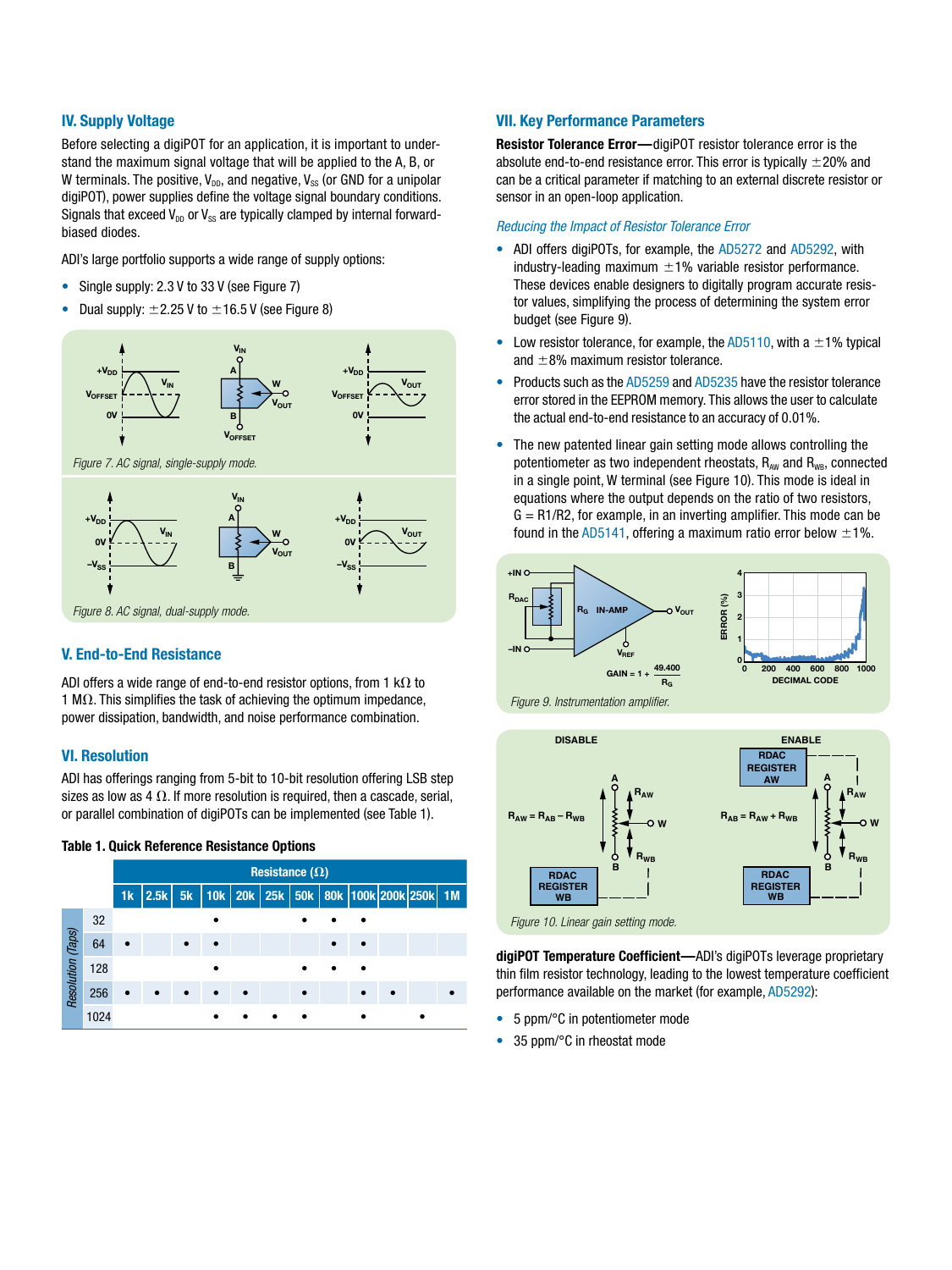Bandwidth—the digiPOT architecture is comprised of resistors and switches (see Figure 11). The resistance of the resistors in the path of a particular code, combined with the switch parasitic, pin, and board capacitances, creates an RC low-pass filter, which determines the maximum ac frequency that can be passed through the digiPOT before it is attenuated by more than –3 dB. Choosing a low end-to-end resistor option will support a higher -3 dB bandwidth (see Table 2).

#### Table 2. Typical –3 dB Bandwidth vs. Resistor Option

| Resistance | 1 k $\Omega$ | 5 k $\Omega$ | 10 k $\Omega$ | 50 k $\Omega$ | 100 k $\Omega$ | 1 M $\Omega$ |
|------------|--------------|--------------|---------------|---------------|----------------|--------------|
| Freauency  | 5 MHz        | 2 MHz        | $1$ MHz       | 120 kHz       | 70 kHz         | 6 kHz        |



THD—an ac signal applied to the terminals of a digiPOT will cause variation in the internal switch,  $R_{ON}$ , leading to some nonsymmetrical attenuation and, therefore, signal distortion (see Figure 12). Choosing a high end-to-end resistor option reduces the contribution of the internal switches' resistance vs. the total resistance, leading to better THD performance. Table 3 shows some typical THD performance values.





# VIII. Packages

ADI digiPOTs are available in a wide range of packages:

- SC70
	- TSSOP
- LFCSP • SOT-23

• SOIC

• MSOP

## **Applications**



*Figure 13. Audio volume control with an amplifier and push-button interface.*





*Figure 15. Variable low-pass Sallen-Key filter.*



*Figure 16. Programmable voltage source with current booster.*

**Circuits** from the **Lab**® Reference Designs

Reference circuit designs are engineered and tested for quick and easy system integration to help solve today's relevant design challenges.

Visit the circuit library where you can find digiPOT circuit designs at *[www.analog.com/circuits.](http://www.analog.com/circuits)*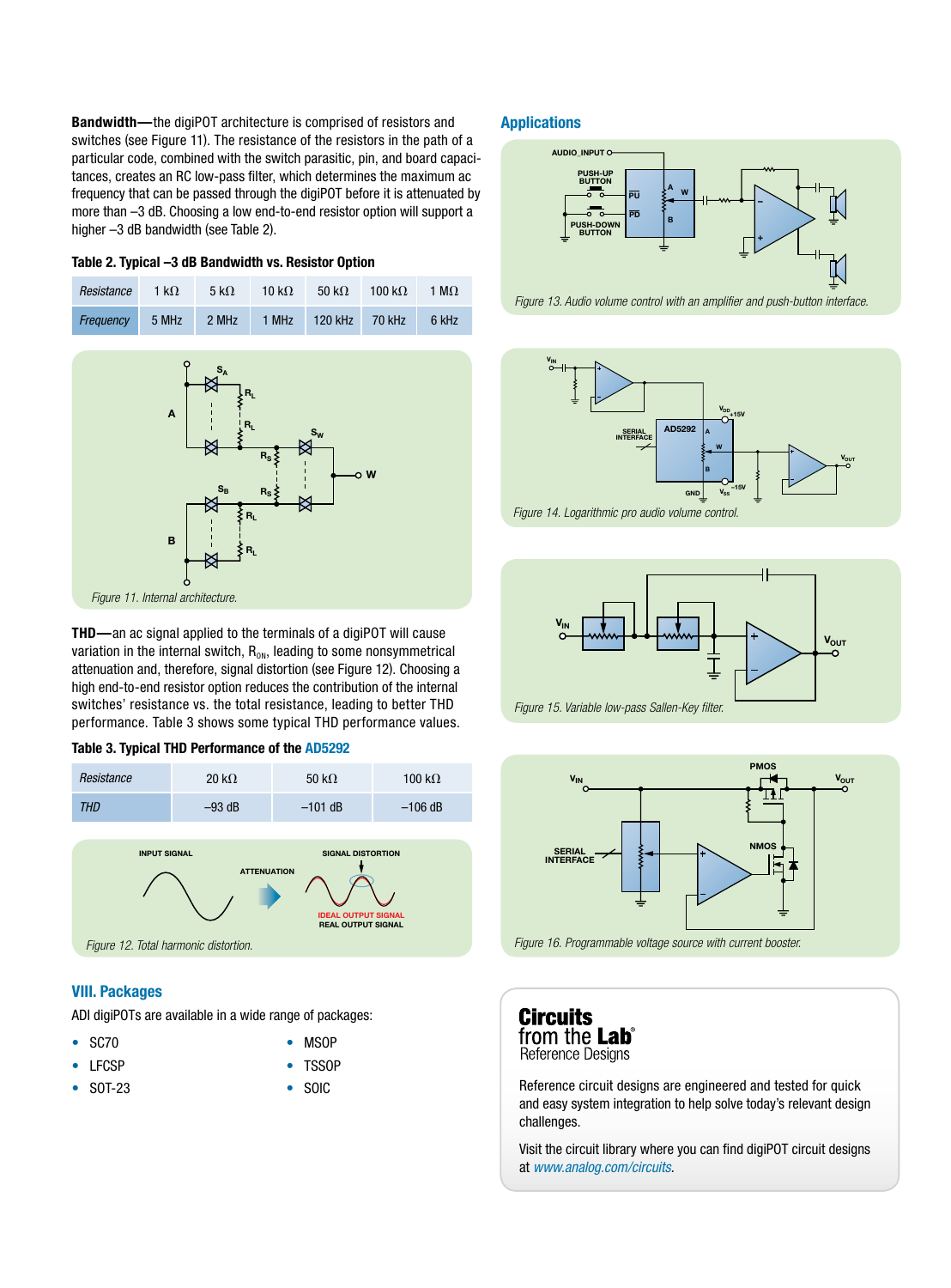# Nonvolatile Memory Digital Potentiometers

| <b>Part Number</b>           | <b>Resolution</b><br>(Number of Wiper Steps) | <b>Number of</b><br><b>Channels</b> | <b>Maximum Terminal</b><br><b>Voltage Range (V)</b> | <b>Interface</b>     | <b>Nominal Resistance</b><br>$(k\Omega)$ | <b>Absolute</b><br><b>Tempco</b><br>(ppm/°C) | <b>Package Leads</b>         | Price @ 1k<br>(SU.S.) | <b>Comments</b>                                                                       |
|------------------------------|----------------------------------------------|-------------------------------------|-----------------------------------------------------|----------------------|------------------------------------------|----------------------------------------------|------------------------------|-----------------------|---------------------------------------------------------------------------------------|
|                              | One Time Programmable Memory (OTP)           |                                     |                                                     |                      |                                          |                                              |                              |                       |                                                                                       |
| AD5273                       | 64                                           |                                     | 5.5                                                 | ${}^{12}C$           | 1, 10, 50, 100                           | 300                                          | 8-lead SOT-23                | 0.69                  | 1 k $\Omega$ option has high bandwidth                                                |
| AD5171                       | 64                                           |                                     | 5.5                                                 | $I^2C$               | 5, 10, 50, 100                           | 35                                           | 8-lead SOT-23                | 0.72                  | Tempco is 5 ppm/ $\degree$ C in potentiometer mode                                    |
| AD5172                       | 256                                          | $\overline{2}$                      | 5.5                                                 | $I^2C$               | 2.5, 10, 50, 100                         | 35                                           | 10-lead MSOP                 | 1.32                  | Tempco is 15 ppm/°C in potentiometer mode                                             |
| AD5173                       | 256                                          |                                     | 5.5                                                 | ${}^{12}C$           | 2.5, 10, 50, 100                         | 35                                           | 10-lead MSOP                 | 1.32                  | Additional address pins (AD0 and AD1)                                                 |
|                              | Multitime Programmable Memory (MTP)          |                                     |                                                     |                      |                                          |                                              |                              |                       |                                                                                       |
| AD5271                       | 256                                          |                                     | $±2.75, +5.5$                                       | <b>SPI</b>           | 20.100                                   | 35                                           | 10-lead LFCSP, 10-lead MSOP  | 0.95                  | 1% R-tol, 50 TP, <sup>+</sup> internal fuse programming supply                        |
| AD5291                       | 256                                          |                                     | $±16.5, +33$                                        | <b>SPI</b>           | 20, 50, 100                              | 35                                           | 14-lead TSSOP                | 2.29                  | High voltage, 1% R-tol, 20 TP, <sup>†</sup> internal fuse programming supply, low THD |
| AD5170                       | 256                                          |                                     | 5.5                                                 | $I^2C$               | 2.5, 10, 50, 100                         | 35                                           | 10-lead MSOP                 | 1.00                  | $2-TP^+$                                                                              |
| AD5274                       | 256                                          |                                     | $±2.75, +5.5$                                       | ${}^{12}C$           | 20, 100                                  | 35                                           | 10-lead LFCSP, 10-lead MSOP  | 0.95                  | 1% R-tol, 50 TP, <sup>+</sup> internal fuse programming supply                        |
| AD5270                       | 1024                                         |                                     | $±2.75, +5.5$                                       | <b>SPI</b>           | 20, 50, 100                              | 35                                           | 10-lead LFCSP, 10-lead MSOP  | 1.59                  | 1% R-tol, 50 TP, <sup>†</sup> internal fuse programming supply                        |
| AD5174                       | 1024                                         |                                     | $±2.75, +5.5$                                       | <b>SPI</b>           | 10                                       | 35                                           | 10-lead LFCSP, 10-lead MSOP  | 1.45                  | 50 TP, <sup>†</sup> internal fuse programming supply                                  |
| AD5292                       | 1024                                         |                                     | $±16.5, +33$                                        | <b>SPI</b>           | 20, 50, 100                              | 35                                           | 14-lead TSSOP                | 2.62                  | High voltage, 1% R-tol, 20 TP, <sup>†</sup> internal fuse programming supply, low THD |
| AD5272                       | 1024                                         |                                     | $±2.75, +5.5$                                       | ${}^{12}C$           | 20, 50, 100                              | 35                                           | 10-lead LFCSP, 10-lead MSOP  | 1.59                  | 1% R-tol, 50 TP, <sup>†</sup> internal fuse programming supply                        |
| AD5175                       | 1024                                         |                                     | $±2.75, +5.5$                                       | ${}^{12}C$           | 10                                       | 35                                           | 10-lead LFCSP, 10-lead MSOP  | 1.45                  | 50 TP, <sup>†</sup> internal fuse programming supply                                  |
| <b>EEPROM</b>                |                                              |                                     |                                                     |                      |                                          |                                              |                              |                       |                                                                                       |
| AD5114<br>New                | 32                                           |                                     | 5.5                                                 | $I^2C$               | 10, 80                                   | 35                                           | 8-lead LFCSP                 | 0.60                  | 8% R-tol; 2.3 V supply operation, low power consumption                               |
| AD5115<br>New                | 32                                           |                                     | 5.5                                                 | Up/down              | 10,80                                    | 35                                           | 8-lead LFCSP                 | 0.60                  | 8% R-tol; 2.3 V supply operation, low power consumption                               |
| AD5112<br>New                | 64                                           |                                     | 5.5                                                 | ${}^{12}C$           | 5, 10, 80                                | 35                                           | 8-lead LFCSP                 | 0.68                  | 8% R-tol; 2.3 V supply operation, low power consumption                               |
| AD5113<br>New                | 64                                           |                                     | 5.5                                                 | Up/down              | 5, 10, 80                                | 35                                           | 8-lead LFCSP                 | 0.68                  | 8% R-tol; tempco is 5 ppm/°C in potentiometer mode                                    |
| AD5116<br><b>New</b>         | 64                                           |                                     | 5.5                                                 | Push-button          | 5, 10, 80                                | 35                                           | 8-lead LFCSP                 | 0.66                  | 8% R-tol; 2.3 V supply operation, low power consumption                               |
| AD5258                       | 64                                           |                                     | 5.5                                                 | $I^2C$               | 1, 10, 50, 100                           | 300                                          | 10-lead MSOP                 | 0.59                  | % R-tol error stored in NVM                                                           |
| AD5110<br>New                | 128                                          |                                     | 5.5                                                 | ${}^{12}C$           | 10,80                                    | 35                                           | 8-lead LFCSP                 | 0.76                  | 8% R-tol; 2.3 V supply operation, low power consumption                               |
| AD5111<br>New                | 128                                          |                                     | 5.5                                                 | Up/down              | 10,80                                    | 35                                           | 8-lead LFCSP                 | 0.76                  | 8% R-tol; 2.3 V supply operation, low power consumption                               |
| AD5121<br><b>New</b>         | 128                                          |                                     | $±2.75, +5.5$                                       | SPI/I <sup>2</sup> C | 10, 100                                  | 35                                           | 16-lead LFCSP                | 0.70                  | $LGST^*$ 8% R-tol: 2.3 V supply operation                                             |
| AD5259                       | 256                                          |                                     | 5.5                                                 | $I^2C$               | 5, 10, 50, 100                           | 300                                          | 10-lead LFCSP, 10-lead MSOP  | 0.9                   | % R-tol error stored in NVM                                                           |
| AD5141<br><b>New</b>         | 256                                          |                                     | $±2.75.+5.5$                                        | SPI/PC               | 10, 100                                  | 35                                           | 16-lead LFCSP                | 0.90                  | LGST, $*$ 8% R-tol; 2.3 V supply operation                                            |
| AD5231                       | 1024                                         |                                     | $±2.75, +5.5$                                       | <b>SPI</b>           | 10, 50, 100                              | 600                                          | 16-lead TSSOP                | 1.97                  | 28 bytes of user-programmable NVM                                                     |
| AD5251                       | 64                                           |                                     | $±2.75, +5.5$                                       | $I^2C$               | 1, 10, 50, 100                           | 600                                          | 14-lead TSSOP                | 1.97                  | % R-tol error stored in NVM, 12 bytes of user-programmable NVM                        |
| <b>AD5122A</b><br>New        | 128                                          |                                     | $±2.75, +5.5$                                       | ${}^{12}C$           | 10, 100                                  | 35                                           | 16-lead LFCSP, 16-lead TSSOP | 1.45                  | $LGST$ , $*$ 8% R-tol; 2.3 V supply operation                                         |
| AD5122<br>New                | 128                                          |                                     | $±2.75, +5.5$                                       | <b>SPI</b>           | 10, 100                                  | 35                                           | 16-lead LFCSP, 16-lead TSSOP | 1.45                  | $LGST$ , $*$ 8% R-tol; 2.3 V supply operation                                         |
| AD5232                       | 256                                          |                                     | $±2.75, +5.5$                                       | <b>SPI</b>           | 10, 50, 100                              | 300                                          | 16-lead TSSOP                | 2.40                  | 14 bytes of user-programmable NVM                                                     |
| AD5252                       | 256                                          | $\overline{2}$                      | $±2.75, +5.5$                                       | $I^2C$               | 1, 10, 50, 100                           | 300                                          | 14-lead TSSOP                | 1.61                  | % R-tol error stored in NVM, 12 bytes of user-programmable NVM                        |
| <b>AD5142A</b><br><b>New</b> | 256                                          |                                     | $±2.75, +5.5$                                       | $I^2C$               | 10, 100                                  | 35                                           | 16-lead LFCSP, 16-lead TSSOP | 1.65                  | LGST,* 8% R-tol; 2.3 V supply operation                                               |
| AD5142<br><b>New</b>         | 256                                          |                                     | $±2.75, +5.5$                                       | <b>SPI</b>           | 10, 100                                  | 35                                           | 16-lead LFCSP, 16-lead TSSOP | 1.65                  | $LGST^*$ 8% R-tol; 2.3 V supply operation                                             |
| AD5235                       | 1024                                         |                                     | $±2.75, +5.5$                                       | <b>SPI</b>           | 25, 250                                  | 35                                           | 16-lead TSSOP                | 3.52                  | % R-tol error stored in NVM, 26 bytes of user-programmable NVM                        |
| <b>ADN2850</b>               | 1024                                         |                                     | $±2.75, +5.5$                                       | <b>SPI</b>           | 25, 250                                  | 35                                           | 16-lead LFCSP, 16-lead TSSOP | 3.52                  | % R-tol error stored in NVM, 26 bytes of user-programmable NVM                        |
| AD5233                       | 64                                           |                                     | $±2.75, +5.5$                                       | <b>SPI</b>           | 10, 50, 100                              | 600                                          | 24-lead TSSOP                | 2.50                  | 11 bytes of user-programmable NVM                                                     |
| AD5253                       | 64                                           |                                     | $±2.75, +5.5$                                       | $I^2C$               | 1, 10, 50, 100                           | 300                                          | 20-lead TSSOP                | 2.49                  | % R-tol error stored in NVM, 12 bytes of user-programmable NVM                        |
| AD5123<br>New                | 128                                          | 4                                   | $±2.75, +5.5$                                       | ${}^{12}C$           | 10, 100                                  | 35                                           | 16-lead LFCSP                | 2.45                  | $LGST$ , $*$ 8% R-tol; 2.3 V supply operation                                         |
| AD5124<br><b>New</b>         | 128                                          |                                     | $±2.75, +5.5$                                       | SPI/I <sup>2</sup> C | 10, 100                                  | 35                                           | 24-lead LFCSP, 20-lead TSSOP | 2.50                  | $LGST$ , $*$ 8% R-tol; 2.3 V supply operation                                         |
| AD5254                       | 256                                          |                                     | $±2.75, +5.5$                                       | $I^2C$               | 1, 10, 50, 100                           | 300                                          | 20-lead TSSOP                | 2.58                  | % R-tol error stored in NVM, 12 bytes of user-programmable NVM                        |
| AD5143<br>New                | 256                                          |                                     | $±2.75, +5.5$                                       | $I^2C$               | 10, 100                                  | 35                                           | 16-lead LFCSP                | 2.85                  | $LGST^*$ 8% R-tol: 2.3 V supply operation                                             |
| <b>AD5144A</b><br><b>New</b> | 256                                          |                                     | $±2.75, +5.5$                                       | $I^2C$               | 10, 100                                  | 35                                           | 20-lead TSSOP                | 2.90                  | LGST,* 8% R-tol; 2.3 V supply operation                                               |
| AD5144<br><b>New</b>         | 256                                          |                                     | $±2.75, +5.5$                                       | SPI/l <sup>2</sup> C | 10.100                                   | 35                                           | 24-lead LFCSP, 20-lead TSSOP | 2.90                  | LGST,* 8% R-tol; 2.3 V supply operation                                               |

† TP = times programmable \*Linear gain setting mode